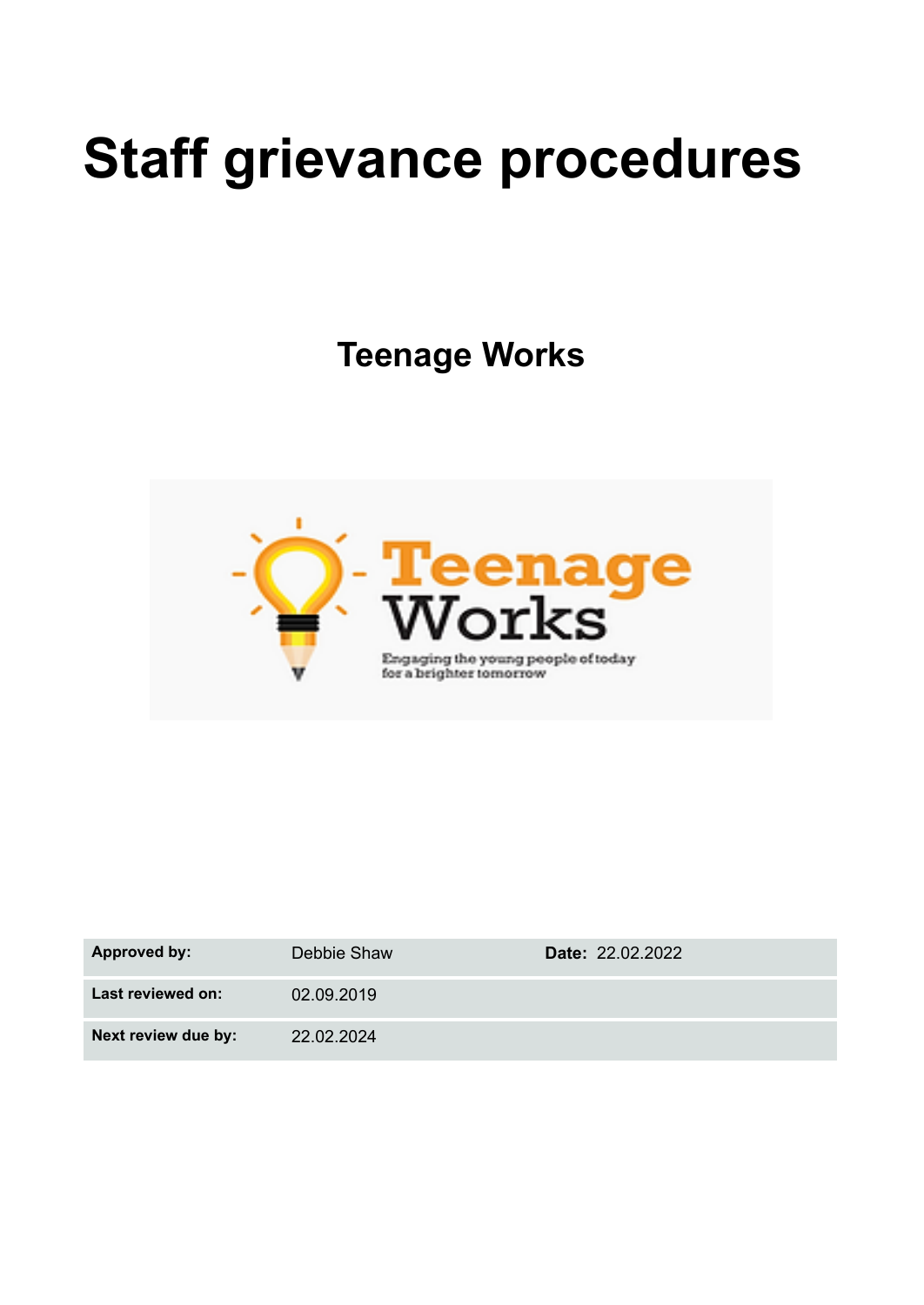# **Contents**

| 1. Aims                                       | $\overline{2}$ |
|-----------------------------------------------|----------------|
| 2. Legislation and guidance                   | 2              |
| 3. Definitions                                | $\overline{2}$ |
| 4. Roles and responsibilities                 | $\overline{2}$ |
| 5. Grievance procedures                       | 3              |
| 6. Record keeping                             | 4              |
| 7. Monitoring arrangements                    | 4              |
| 8. Links with other policies                  | 4              |
| Appendix 1: staff grievance notification form | 5              |
|                                               |                |

# <span id="page-1-0"></span>**1. Aims**

This policy aims to enable employees to raise concerns about workplace issues without fear of victimization and repercussion, and to ensure all grievances are dealt with fairly, fully and objectively.

# <span id="page-1-1"></span>**2. Legislation and guidance**

We are required to set out grievance procedures under general employment law.

<span id="page-1-2"></span>These grievance procedures are based on the [disciplinary](http://www.acas.org.uk/media/pdf/f/m/Acas-Code-of-Practice-1-on-disciplinary-and-grievance-procedures.pdf) and grievance code of practice from Acas.

## **3. Definitions**

A **grievance** is a concern, problem or complaint raised with the school by an employee. It can be caused by issues such as working conditions, health and safety concerns, bullying or discrimination, or work relations. This policy does not cover issues raised by people who are not employed by the school, as this would fall under our complaints procedure.

# <span id="page-1-3"></span>**4. Roles and responsibilities**

Being internal matters, grievances may involve a number of people in the school. There is an emphasis on dealing informally with grievances, and so it is not practicable to prescribe specific roles. However, the following guidelines may be useful.

## **4.1 The line manager**

Provided they are not the subject of the grievance; the line manager will be the first point of contact for the employee raising a grievance. If the grievance is about the employee's line manager, the employee will raise the grievance with their line manager's manager.

## **4.2 The headteacher or a senior leader**

Provided they are not the subject of the grievance, the headteacher or a member of the senior leadership team (SLT) will consider the grievance at the formal stage (see 5.2).

## **4.3 Chair of governors**

Where the headteacher is the subject of the grievance, the chair of governors will be responsible for appointing an appropriate governor who has not been directly involved in the grievance to oversee the procedure.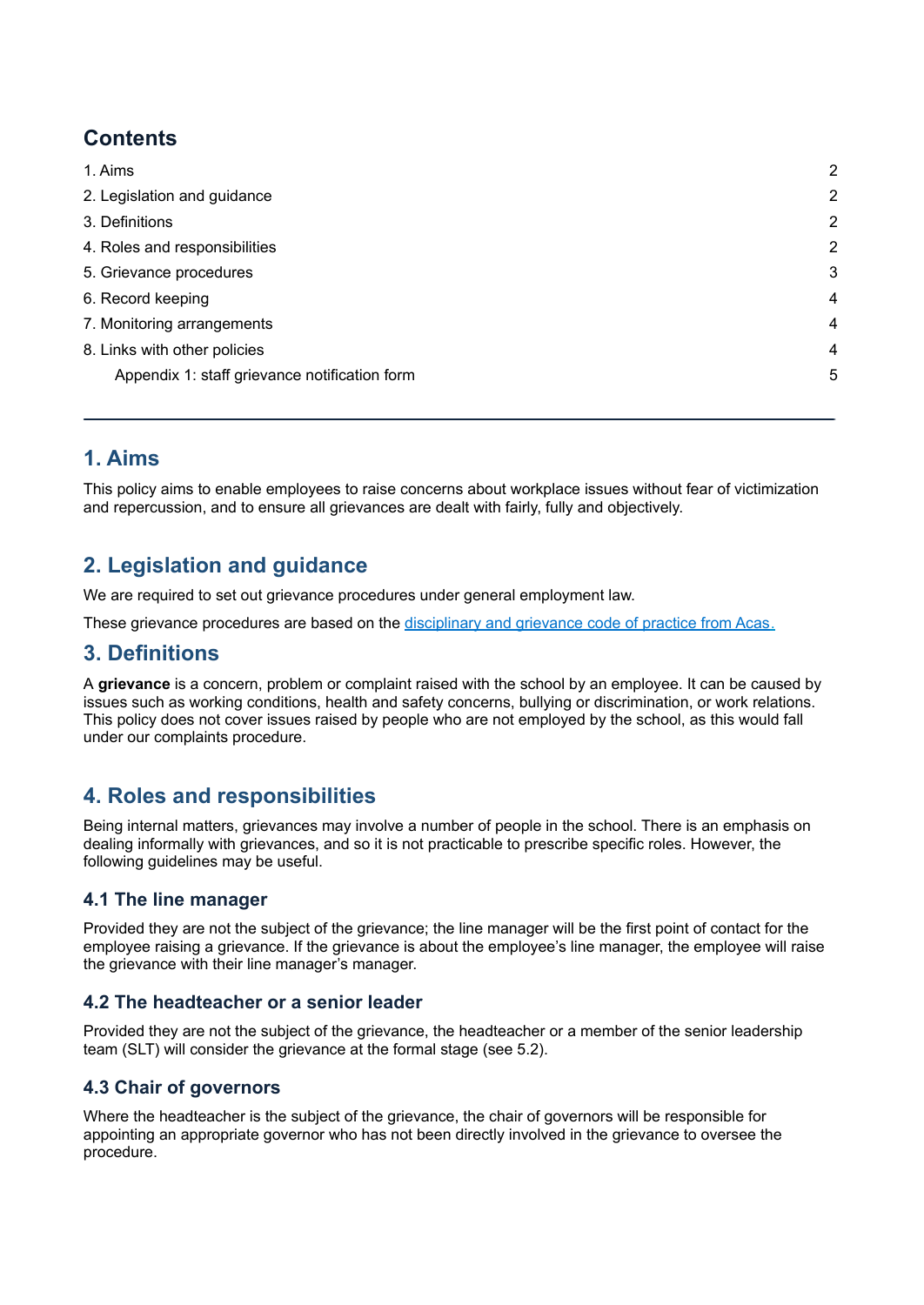## **4.4 Investigating officer**

At the formal stage, the headteacher (or appointed governor if the headteacher is the subject of the grievance) will appoint an investigating officer to collect and present the facts of the grievance in an investigation report. The investigating officer will be someone who has not been directly involved in the grievance.

#### **4.5 Grievance panel**

The headteacher (or appointed governor if the headteacher is the subject of the grievance) will appoint a grievance panel consisting of 4 people with no prior knowledge of the grievance. These people will be separate from the investigating officer and will be chaired by an independent individual.

#### **4.6 Other members of staff or trade union staff**

A work colleague, trade union official, or trade union representative who has been certified as being competent to attend such meetings may accompany the employee raising the grievance at a formal grievance meeting.

## <span id="page-2-0"></span>**5. Grievance procedures**

We are committed to dealing with grievances fairly and objectively. Employees will be protected from discrimination or victimization after raising a work-related grievance.

#### **5.1 Informal stage**

In the first instance, an employee will aim to resolve their grievance informally with their line manager. If the employee's concerns relate to their line manager, they should discuss the issue with the line manager's manager.

It may be necessary for the employee who has raised a grievance to attend a meeting to discuss the concerns in more detail. However, this will be determined on a case-by-case basis.

#### **5.2 Formal stage**

If it is not possible to resolve the matter informally, employees should set out their grievance in writing to their line manager, in accordance with the staff grievance notification form at Appendix 1. If the subject of the grievance is their line manager, the employee should submit the written grievance to an alternative, preferably senior, manager.

Upon receipt of a grievance, the headteacher (or appointed governor if the headteacher is the subject of the grievance) will appoint an investigating officer. This will be an independent individual with no prior knowledge of the grievance.

The headteacher (or appointed governor if the headteacher is the subject of the grievance) will also appoint a grievance panel. This group of people will be separate from the investigating officer and will be chaired by an independent individual, with no prior knowledge of the grievance.

Senior Leaders not involved in the Grievance will make up the Panel.

The investigating officer will undertake a grievance investigation and will make a recommendation.

The investigating officer will also arrange a formal meeting (to be held in person, or over video conferencing if appropriate) within 14 working days after the grievance has been raised. At the meeting, the employee will be given the opportunity to explain their grievance and how they think it should be resolved, to the grievance panel.

Employees have a statutory right to be accompanied by a companion at a grievance meeting. The companion must be a work colleague, trade union official, or trade union representative who has been certified as being competent to attend such meetings.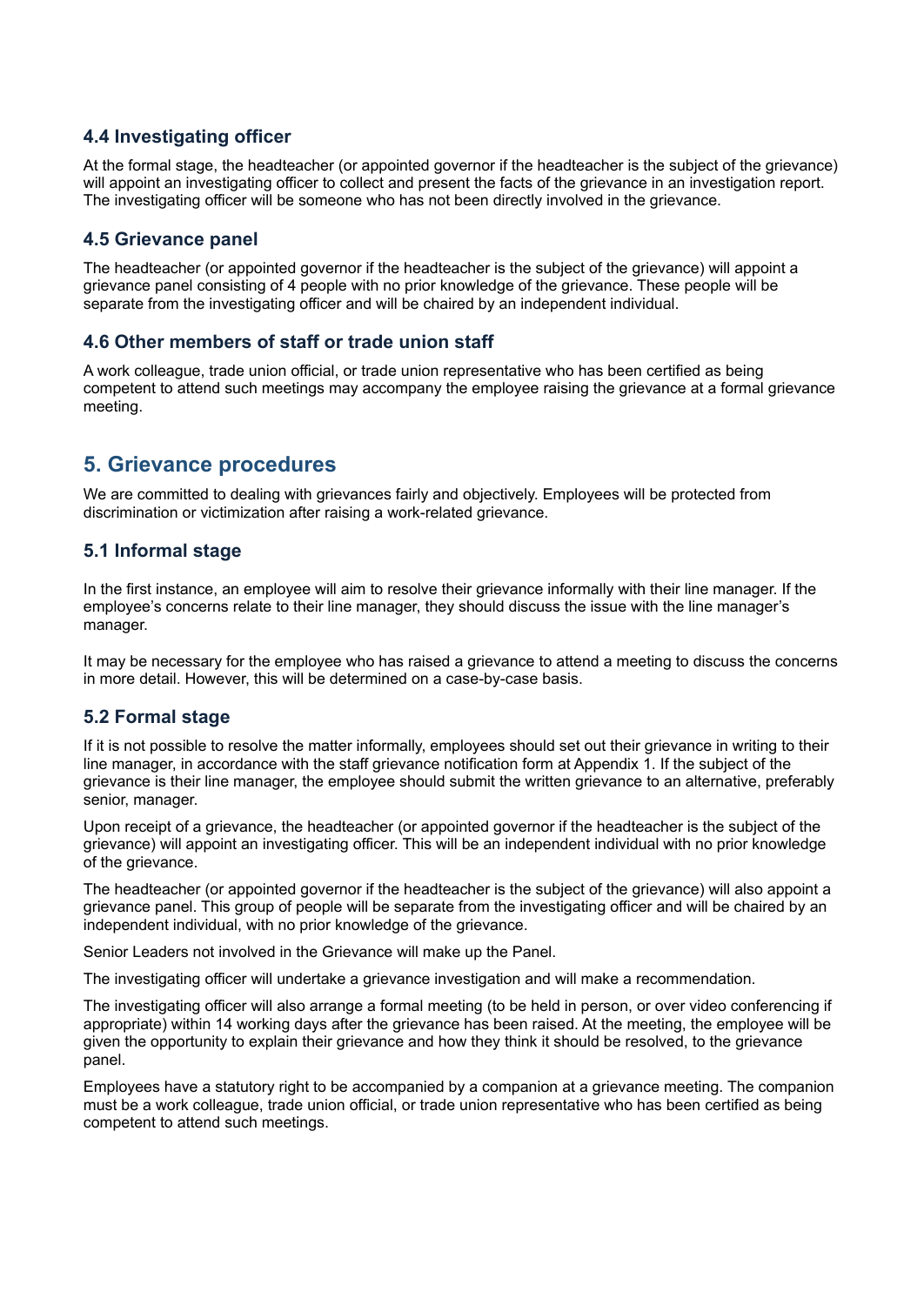## **5.3 Deciding on appropriate action**

The meeting will be adjourned and the grievance panel will reflect on it before coming to a decision.

The investigating officer will communicate the decision to the employee in writing within 14 working days. The decision will set out the action that will be taken to resolve the grievance. It will also inform the employee that they can appeal if they are not satisfied with the outcome, and explain how to do this.

## **5.4 Appeals**

If the employee is not satisfied with the outcome of the grievance they have the right to appeal the decision.

The employee should set out their grounds of appeal in writing as soon as possible and submit this to Louise Hodson, Head of School.

An appeal is not designed to re-hear the matter but to examine the grounds of appeal. The employee should therefore be specific about the grounds of the appeal.

However, a full re-hearing may be appropriate in exceptional circumstances.

The headteacher (or appointed governor if the headteacher is the subject of the grievance) will appoint a grievance appeal panel consisting of 4 people. This will be a group of people independent from any previous stage of the grievance procedure, and the panel will be chaired by an independent individual.

Appeals will be heard without unreasonable delay and in any event within 14 working days of the date of the appeal notice. The headteacher (or appointed governor if the headteacher is the subject of the grievance) will tell the employees the time and place of the appeal meeting in advance (to be held in person, or over video conferencing if appropriate).

Employees have the same statutory right to be accompanied to the appeal meeting by a work colleague, trade union official, or trade union representative who has been certified as being competent to attend such meetings.

The outcome of the appeal will be confirmed in writing to the employee within 14 working days of the appeal. The decision of the appeal panel will be final.

# <span id="page-3-0"></span>**6. Record keeping**

Minutes will be kept of all meetings. Where possible, these will be confirmed as an accurate reflection of what was discussed during the meeting.

Records of all materials relating to the grievance process will be kept securely, only for as long as necessary and in line with data protection law, our privacy notices.

## <span id="page-3-1"></span>**7. Monitoring arrangements**

This policy will usually be reviewed every 2 years, but can be revised as needed from time-to-time. It will be reviewed by Louise Hodson, Head of School / SLT.

<span id="page-3-2"></span>This policy will be approved by Louise Hodson, Head of School / SLT.

## **8. Links with other policies**

This policy links with our policies on:

- Staff disciplinary procedures
- Complaints procedure, which sets out how grievances will be raised by those not employed by the school
- Equality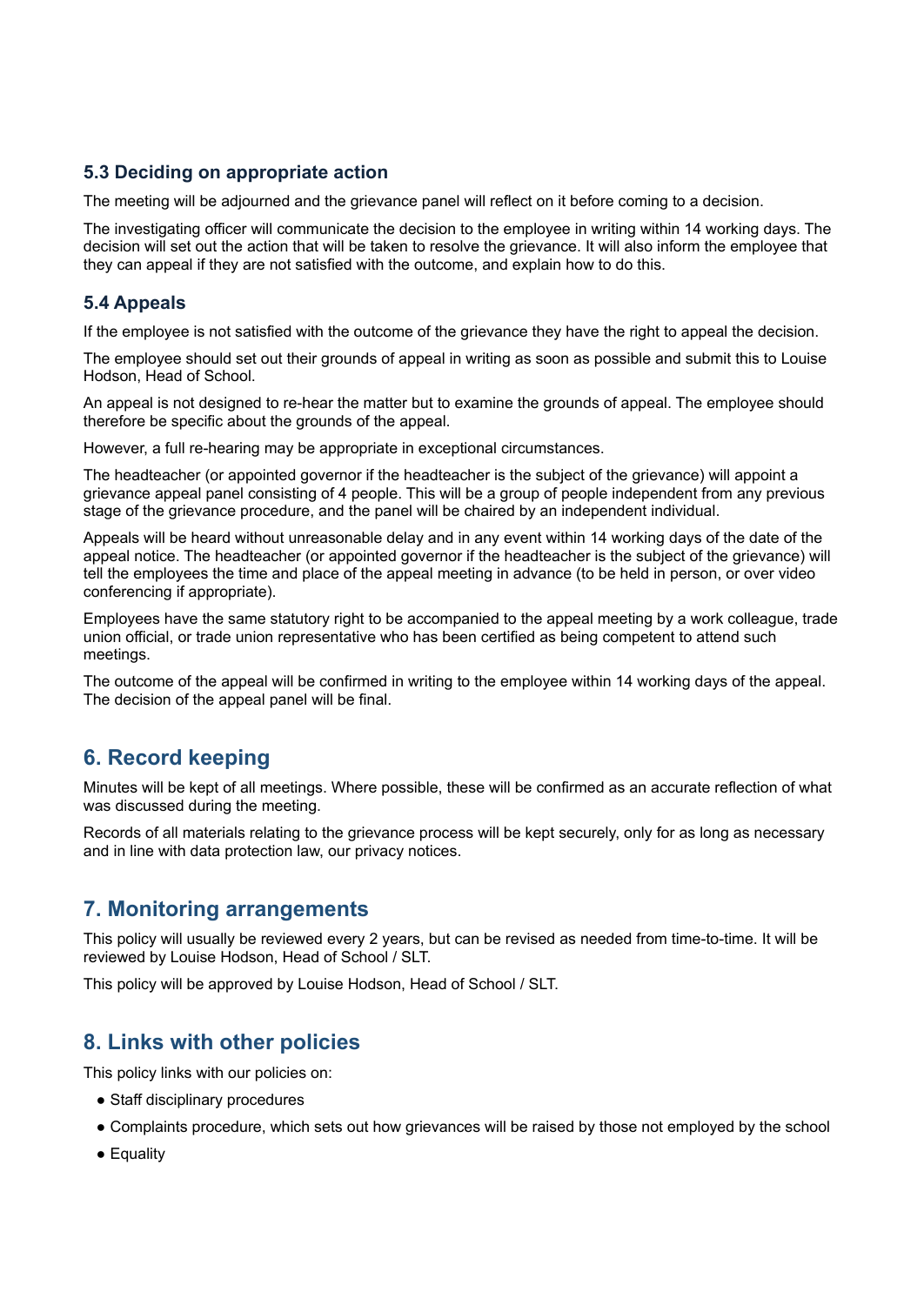# <span id="page-4-0"></span>● Privacy notice for the school workforce

# **Appendix 1: staff grievance notification form**

| Name:                                                                                                                                                                         | School:     |  |
|-------------------------------------------------------------------------------------------------------------------------------------------------------------------------------|-------------|--|
| Post held:                                                                                                                                                                    | Department: |  |
| Describe the nature of your grievance, including:<br>• A full description of your grievance<br>· Relevant evidence, such as facts, dates and<br>names of individuals involved |             |  |
| Please state the following:                                                                                                                                                   |             |  |
| The date on which you first raised your grievance,<br>and with whom                                                                                                           |             |  |
| The action taken in respect of your grievance at the<br>informal stage                                                                                                        |             |  |
| The outcomes you are seeking and the actions you<br>would like taken to resolve the situation                                                                                 |             |  |